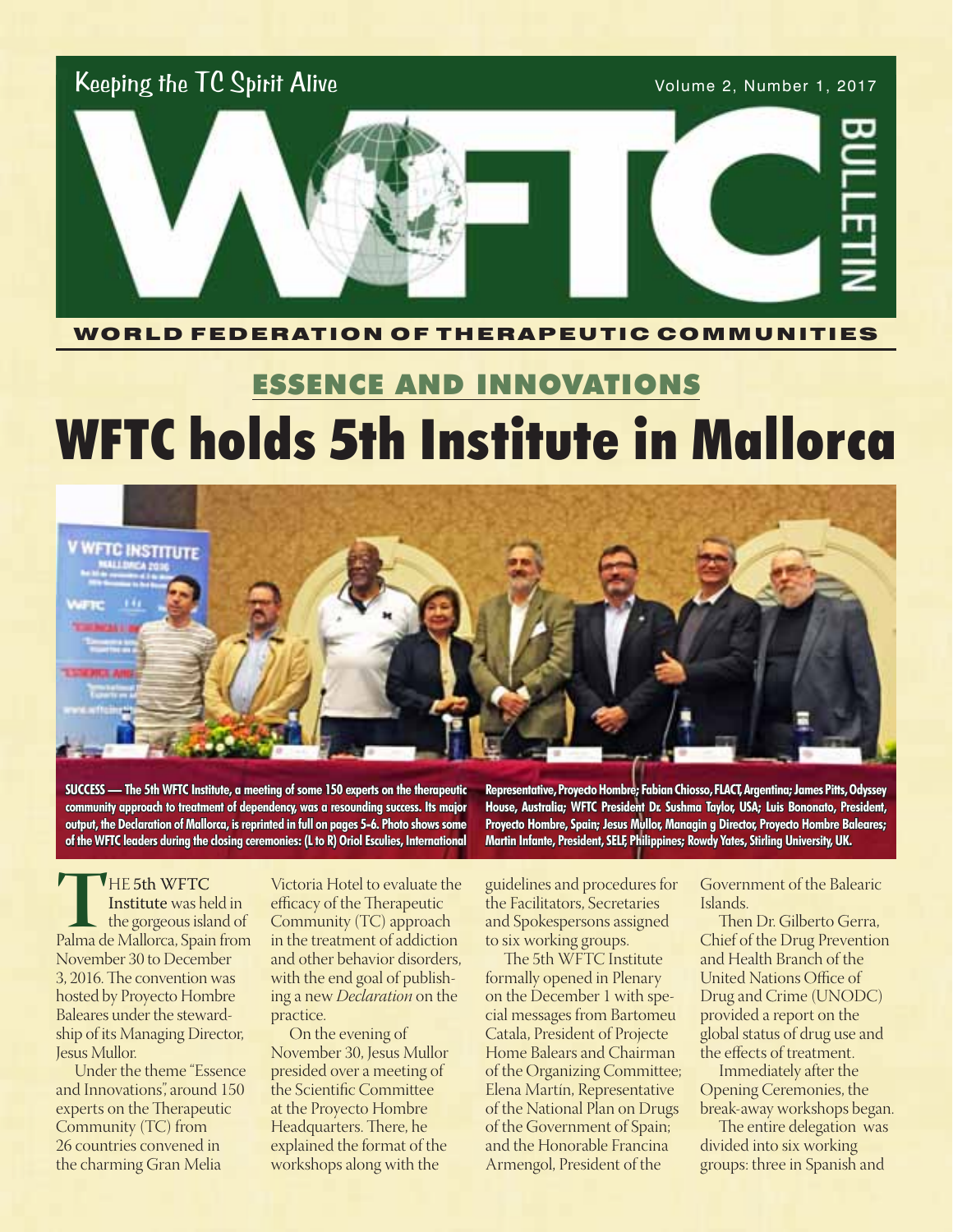## 5th WFTC Institute





**ORGANIZERS & GUESTS** — LEFT PHOTO: the Honorable Francina Armengol, President of the Balearic Government, is welcomed by Jesus Mullor (L) and Bartomeu Catala. MIDDLE PHOTO: (L to R) Lino Salas of Responsible Communication Institute; Oriol Esculies, International Representative of Proyecto

three in English.

Over the next two days, the groups gathered in different rooms to discuss only the four topics which had been developed by the Scientific Committee prior to the convention: 1) Methodology; 2) Sustainability and Management; 3) Leadership and Transition; and 4) External Interfaces.

At the end of each day, the respective Spokespersons of each working group reported its output to the general assembly.

Upon completion of the discussions, the Organizing Committee put together a draft of the *Mallorca Declaration* based on the six workshop outputs.

The draft was first reviewed by the Scientific Committee before it was subjected to the scrutiny of all participants sitting in plenary.

On the last day, it took only

minimal time to review, edit and approve the final draft, of the *Mallorca Declaration*. (*The full text is presented on pages 5-7)*.

On a more solemn note, a special tribute that honored the life of former TC colleague Erik Broekaert, who had just passed away, was presented by his colleague in the plenary session.

During the Closing Ceremonies, brief reports were presented by the representatives of some regional federation. At around noon on December 3, the 5th WFTC Institute was formally closed.

#### **Gala Dinner**

A highlight of the gathering was a Gala Dinner on the evening of December 2. Everyone boarded two full size tourist buses and headed up the Tramuntana mountains to feast on exquisite

Hombre; Luis Bononato, President of Proyecto Hombre Spain; Dr. Gilberto Gerra, Chief of Drug Prevention and Health Branch - UNODC; Bartomeu Catala, President of Projecte Home Balears and Chairman of the Organizing Committee; Jesus Mullor, Managing Director of Projecte Home Balears.

Spanish cuisine at the magnificent Gran Hotel Son Net.

While fine dining, the guests were entertained by a marvelous tenor singer-host and a spectacular Flamenco dancer.

During the event, several elders were honored for the countless contributions they had made to the WFTC.

For his selfless dedication in leading the organization for the past eight years, President Tony Gelormino was given the *William O'Brien Award*  (named after the Monsignor who had founded the organization).

Also honored were James Pitts from the Odyssey Program in Sydney, Australia who received the *O Hobart Mauwer Award* along with Erik Broekaert (who had just passed away). His award was received by his staff.

Then all the Workshop Facilitators, Spokespersons and members of the Scientific Committee were recognized for their contributions in facilitating the workshops and consolidating the Mallorca Declaration.

The formal affair was fittingly closed with the song *Time to Say Goodbye*, so excellently delivered by the singer-host.

#### **In Closing**

The 5th WFTC Institute was a big success as the goal of constituting a new *Declaration* on the TC was achieved with the passionate involvement and expertise of all the participants.

Special mention must also be made of the professionalism and dedication of the host agency and the well-defined schedule of activities and its efficient management.

Kudos to everyone, most especially to Projecte Home Balears!



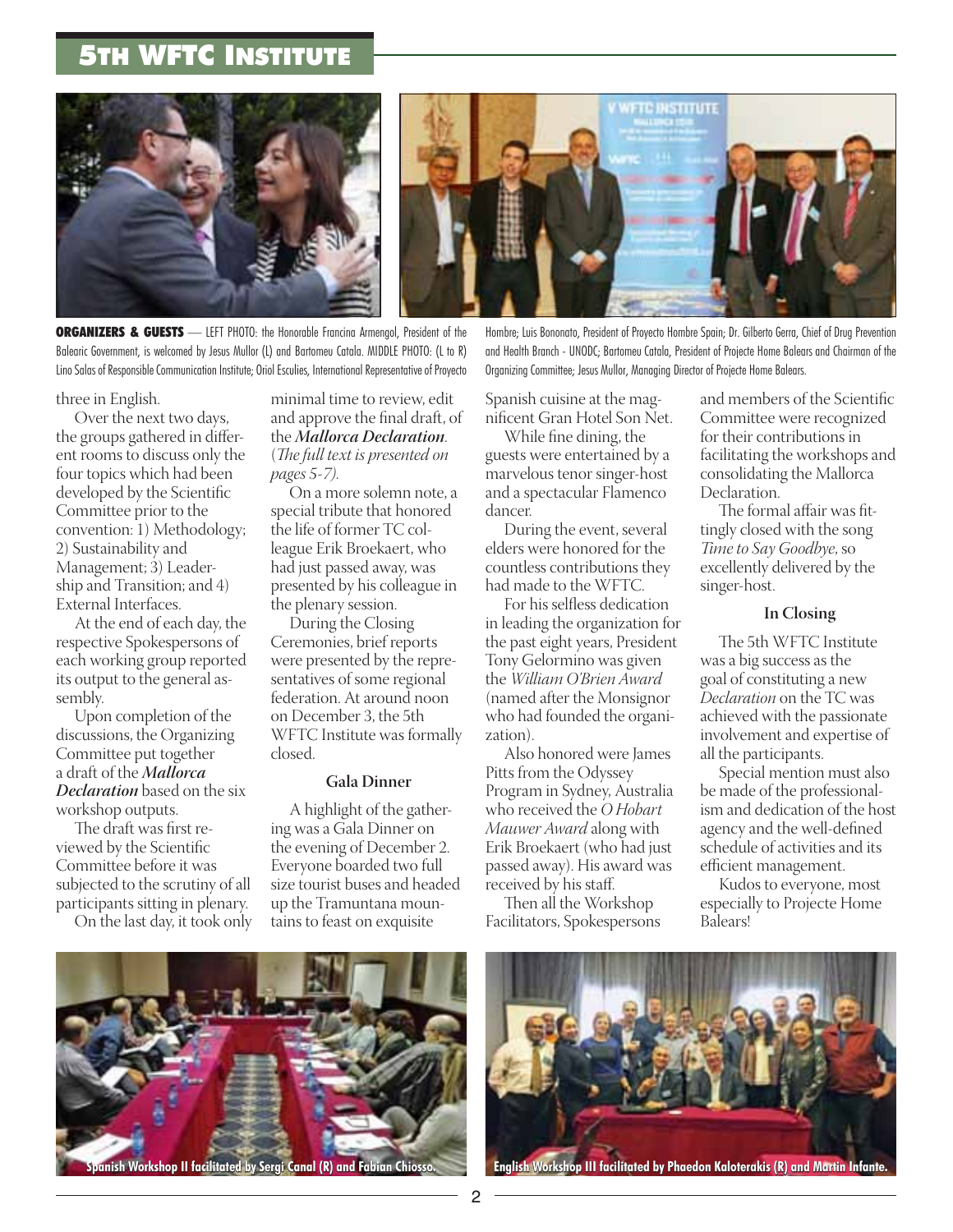## 5th WFTC Institute





 *Clockwise from far left:*  James Pitts of Odyssey House, Australia receives the O'Hobart Mauwer award from WFTC President Sushma Taylor; Recognition of workshop Facilitators, Spokespersons and members of the Scientific Committee during the Gala Dinner at the Gran Hotel Son Net; the delegates to the 5th WFTC Institute at the conference lobby of the Gran Melia Hotel after the closing ceremonies.





JESUS MULLOR Chairman, Scientific Committee 5th WFTC Institute and Managing Director Projecte Home Balears Palma de Mallorca, Spain

# Muchas gracias a todos

Dear colleagues from around the world who are making Therapeutic Communities a valid and reliable alternative for thousands of people:

On behalf of all the team that organized the 5th WFTC Institute in Mallorca, I would like to express my gratitude for the active involvement of all those who participated in the working groups, their moderators, secretaries and spokespersons, as well as the representatives of the regional federations.

 I wish to express my satisfaction for your participation in the joint production of knowledge, for having remembered what is essential in the Therapeutic Communities, and also for having identified our future challenges that will demand, again, research, innovation, creativity and effort of all of us.

 The Declaration "Mallorca 2016" (excellently elaborated by everyone) is a successful realization of the goal of the Institute, but the most important thing is

that it should serve as a starting point that will make us become a little better in our service to those who need us in our communities — in our commitment, professionalism and respect for the human being.

 Finally, I also want to send you my best wishes that, in your corner of the planet where you help those close to you, you do not lose the global vision of all those who live, feel and believe in Therapeutic Communities around the world.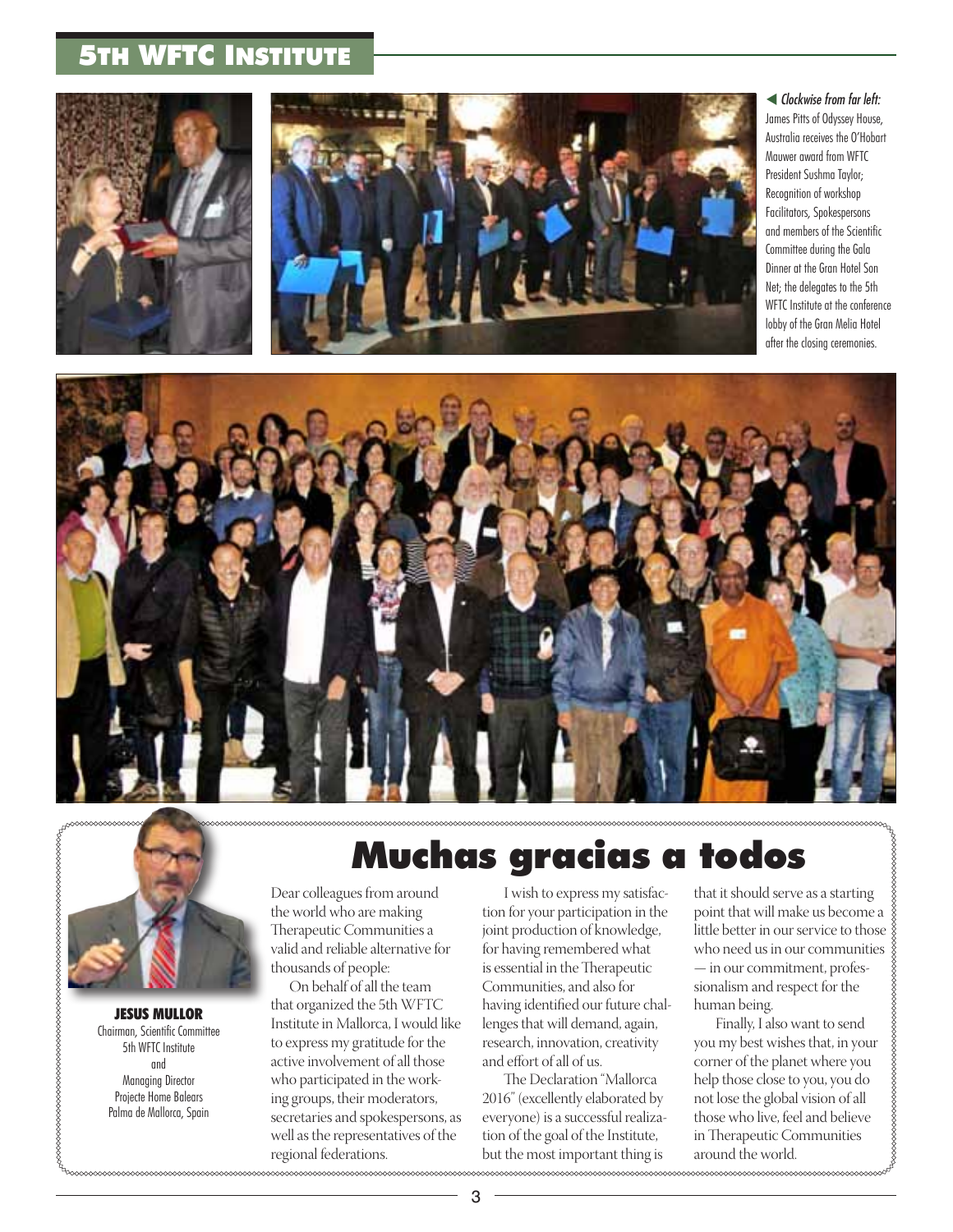# **WFTC Board forms Strategic Organizing Committee**

 $\begin{array}{c} \displaystyle\bigcap_{\text{December 1, the}} \displaystyle\bigcap_{\text{December 1, the}} \displaystyle\bigcap_{\text{WFTC Board}} \displaystyle\bigcap_{\text{New 2}} \displaystyle\bigcap_{\text{New 3}} \displaystyle\bigcap_{\text{New 4}} \displaystyle\bigcap_{\text{New 5}} \displaystyle\bigcap_{\text{New 6}} \displaystyle\bigcap_{\text{New 7}} \displaystyle\bigcap_{\text{New 8}} \displaystyle\bigcap_{\text{New 8}} \displaystyle\bigcap_{\text{New 9}} \displaystyle\bigcap_{\text{New 1}} \displaystyle\bigcap_{\text{New 1}} \displaystyle\bigcap_{\text{New 1$ December 1, the WFTC Board nary hall. Deputy President Dr. Sushma Taylor presided over the meeting and presented an opening report on the status of the organization.

She began by informing the members that WFTC President Tony Gelormino, who had fallen ill early in 2016, had turned over the leadership of the organization to her as the Deputy President.

She also explained that ever since Daytop had closed shop in the same year, WFTC had lost its official place of office.

Hence the secretarial functions had been taken over by volunteers who did their best to maintain the operations.

With these unexpected fall of events, Dr. Taylor assumed command of the WFTC and



transferred its operations from its previous home in New York to her office in San Francisco.

Treasurer Michael Harle then reported on the finances of the organization where he stressed the need to bolster collections. He noted that, in order to preserve a reasonable balance in the WFTC account under these circumstances, nothing was spent on the 5th Institute.

Dr. Taylor further reiterated that, she had done her best to keep the organization together during this challenging period but expressed the need for support from its members.

At this juncture, members began expressing their concerns and suggestions that would help drive the organization forward. An extended amount of time was spent in deliberating various issues. In the end, the major outcome of the meeting was the election of a new set of officers and the formation of a Strategic Organizing Committee headed by Oriol Esculies of Proyecto Hombre, Spain.

The committee is composed of the following members: Ed Carlson of Odyssey House, USA; Fabian Chiosso of FONGA, Argentina; Phaedon Kaloterakis of KETHEA, Greece; Paul Vitale of Brighpoint Health, USA; Saionara König-reis of Dianova International, USA and Martin Infante of SELF, Philippines.

Appointed to Liaison with the committee are Deputy President Garth Popple and Treasurer Richard Steinberg on Fiscal matters.

The meeting ended with an air of hope for a more proactive WFTC organization in the coming years.



RESPONDING TO THE PHILIPPINE DRUG CRISIS - During the 5th WFTC Institute, Bartomeu Catala, Chairman of the Organizing Committee approached Asian Representative Martin Infante to express his concerns about the Philippine drug crisis on behalf of the Institute. Martin expressed his hope that the Philippine government would eventually accede to developing a National Rehabilitation Curriculum that would be based on the humanistic principles of the Therapeutic Community (TC). He said that if this suggestion were heard, the best way the WFTC could help would be in the form of Training Support. Toward this end, a Statement of Support (image at right) duly signed by WFTC President Sushma Taylor and Bartomeo Catala was published on December 3, 2016 and handed over to Martin during a Plenary Session. Top photo shows Bartomeu holding the draft of the statement with Martin Infante of SELF, Philippines and Martien Kooyman of the Netherlands.

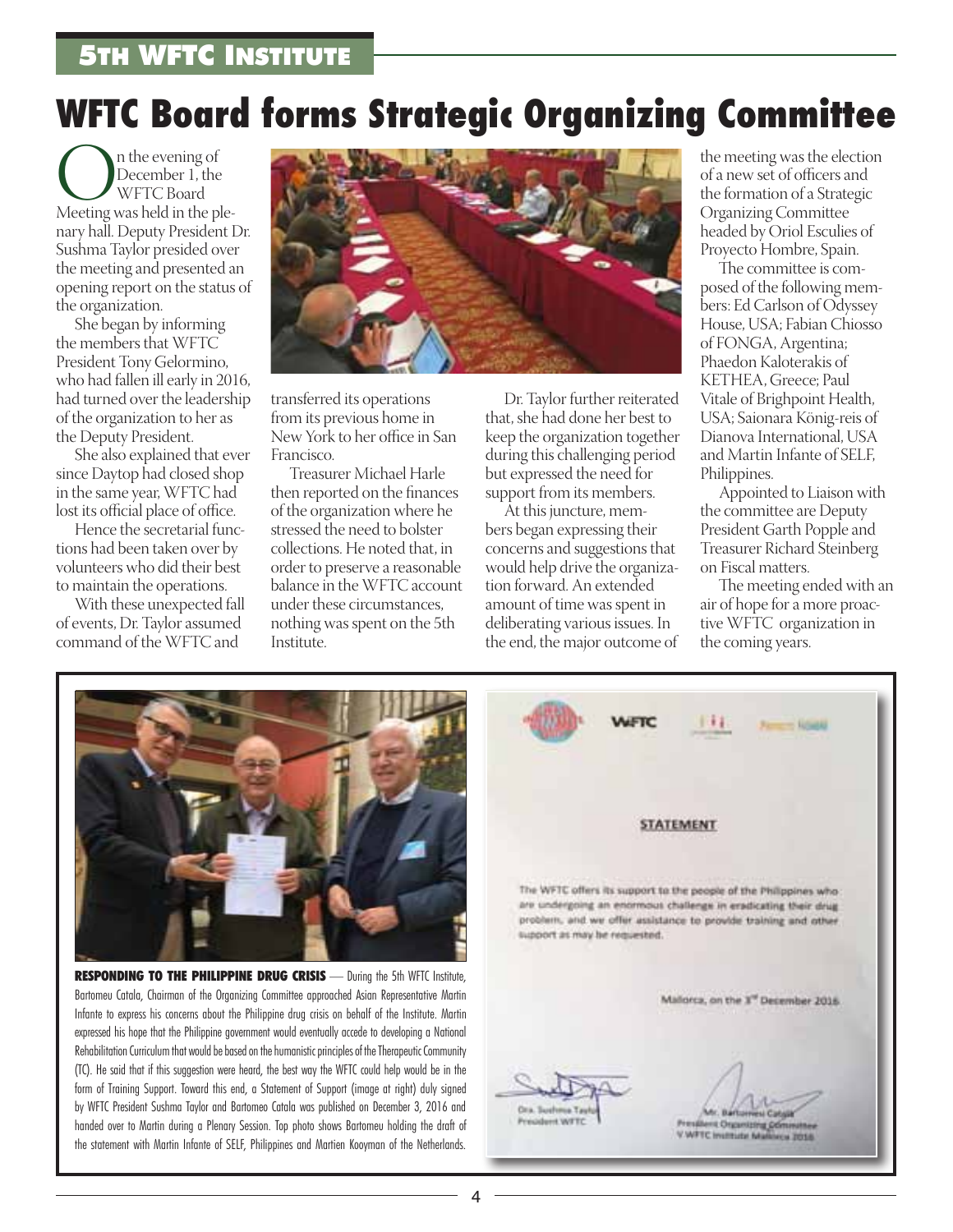









# Declaration of Mallorca

5th WFTC INSTITUTE: Essence and Innovation December 3, 2016 | Palma de Mallorca, Spain

## INTRODUCTION

The World Federation of Therapeutic Communities (WFTC) is an international association with the goal of uniting and supporting the broad global Therapeutic Community movement worldwide (the five continents). WFTC provides sharing, understanding, guidance and cooperation.

The Declaration of Mallorca has been adopted the 3rd of December 2016 in the city of Palma de Mallorca, Spain, within the celebration of the 5th Institute of the World Federation of Therapeutic Communities, organized by the Asociación Proyecto Hombre and Projecte Home Balears. More than 150 experts in addiction and Therapeutic Communities from 26 countries have participated. This declaration comes out after three days of deliberations and contributions, organized in working groups and under the guidance of the WFTC Board, the members of the Institute Scientific Committee and the coordinator of the Declaration.

The Declaration of Mallorca is based on a group of actions, recommendations and agreements in terms of primary care, treatment, recovery and social re-integration of drug-dependent population, including drug prevention, with the goal of implementing them over the following ten years, until 2026. The previous Declaration was established in 2010 in the Italian city of Genoa during the 4th WFTC Institute, organized by CEIS Genoa.

The Declaration of Mallorca recognizes the Therapeutic Community (TC) as one of the most effective approaches for the rehabilitation and recovery of addicted people and their families worldwide.

All the participants commit themselves to accomplish the actions and recommendations expressed in the Declaration and to transfer them to their therapeutic communities and to the rest of the regional and international community.

### MAIN CRITERIA

The Declaration of Mallorca has been elaborated under the following main criteria:

COMMITMENT TO PEOPLE — Our action is fully oriented to give the best service available to those who suffer from their addictions, also their family and social environment and their communities all over the world, based on a non-profit honest work. We are also committed to the Universal Declaration of Human Rights, the Declaration of the Rights of the Child and the Sustainable Development Goals.

INNOVATION — It acknowledges the effectiveness of the essential elements of the Therapeutic Communities (TC) as well as the broad range of adapted methodologies and modified TC approaches worldwide. Research and evidence based practices are unequivocally supported.

PARTICIPATION — The Declaration is approved by the members participating at the 5th WFTC Institute, following a participatory systematic process with high consensus and transparency.

ACHIEVABLE — The Declaration's proposals are concrete, clear and measurable. The conclusions are realistic, applicable and affordable.

WILLINGNESS TO DISSEMINATE — An active dissemination of the present declaration will be made throughout the Therapeutic Communities movement and other stakeholders such as local, national and international organizations, civil society institutions, professional's bodies, addicted populations and their families.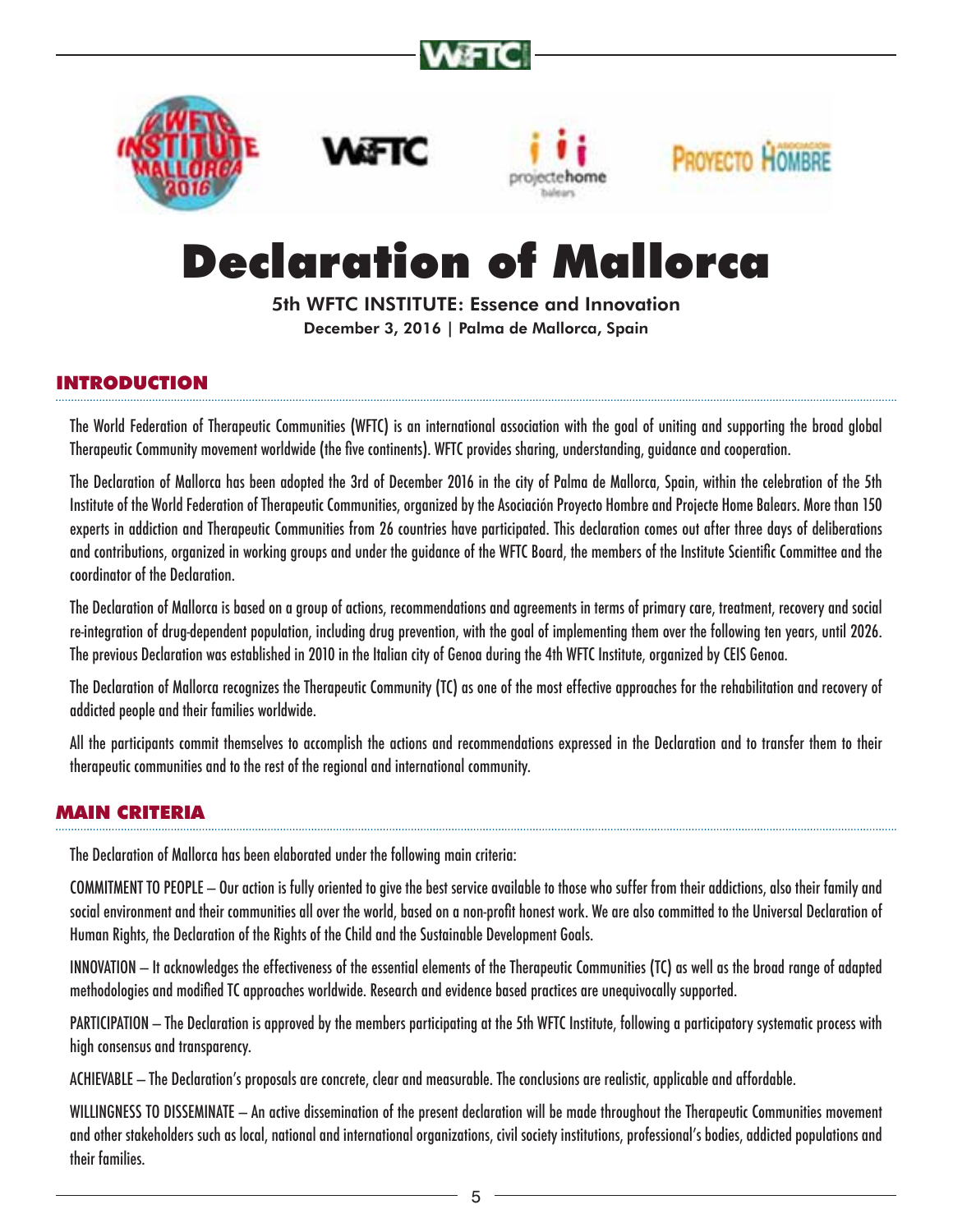

### MAIN THEMES

Therapeutic Communities support a wide range of addiction profiles, with an increasing attention to specific vulnerable groups such as women, children, the homeless, people with HIV, Hepatitis C, co-occurring disorders, offenders and others.

The interventions have to be adapted to the participants' needs and their cultural, economic, social and religious diversity.

It is critical for representatives from international and regional organizations, governments, civil society and private sector to recognize the role of the Therapeutic Community movement in resolving the world drug problem and the consequent suffering of millions of people. Therapeutic Communities stress the fight against stigmatization of the addicted population.

Much progress has been made in introducing the gender perspective into the treatment of addictions. Nonetheless, organizations are invited to reinforce these achievements as a priority.

Therapeutic Communities welcome aftercare services focused on improving the social reintegration of the participants. These follow-up services reduce relapsing episodes.

Families and other social networks become key factors during the TC treatment and we should encourage them to get engaged.

The promotion of vigorous research and evidence based outcomes is crucial for the sustainability of our TCs. Moreover, we invite all organizations to be involved in publishing scientific papers and collaborating with academia and the research community.

We call upon the WFTC and all members to produce cost-benefits studies to demonstrate the value of the TC model to the stakeholders.

We acknowledge that transparency and accountability are fundamental aspects of the functioning of the organizations in the addiction field. These are the mandatory prerequisites for obtaining and sustaining credibility from governments and society.

In many countries Therapeutic Communities are insufficiently funded. We encourage the policy makers to support TCs, for they provide an irreplaceable aid for recovering addicted people. It is urgent to diversify resources and to explore alternative funding.

The WFTC will reinforce a continuing presence and advocacy of the TC movement at international organizations and fora in collaboration with the regional federations and civil society networks.

We recognize that TC staff need continuous training and education, mentoring, caregiving and external supervision. Staff well-being should be promoted in order to minimize the possibility of burn-out.

Therapeutic Communities require interdisciplinary professional teams, including experts by experience, to deal with the complexity of addiction within a bio-psycho-social framework. The identity of the TC staff lies in a combination of professionalism, vocation of service and the passion for people.

TC leadership should be inspirational, transparent, and of service to the community and to the organizations. The TC movement is evolving to new organizational leadership. The renewal of leadership is of paramount importance and can be achieved through carefully designed succession plans.

Communication through internet and social media is an indispensable tool for increasing the awareness of society about the harmful consequences of addiction. This type of communication also contributes to the visibility of the TCs and their effectiveness.

#### CONCLUSION

This declaration reaffirms the commitment of the Therapeutic Community movement to serve addicted populations and their social networks all over the world by restoring their hope, dignity and personal well-being.

SUSHMA TAYLOR President, World Federation Therapeutic Communities

JESUS MULLOR Chairman, 5th WFTC Institute Scientific Committee